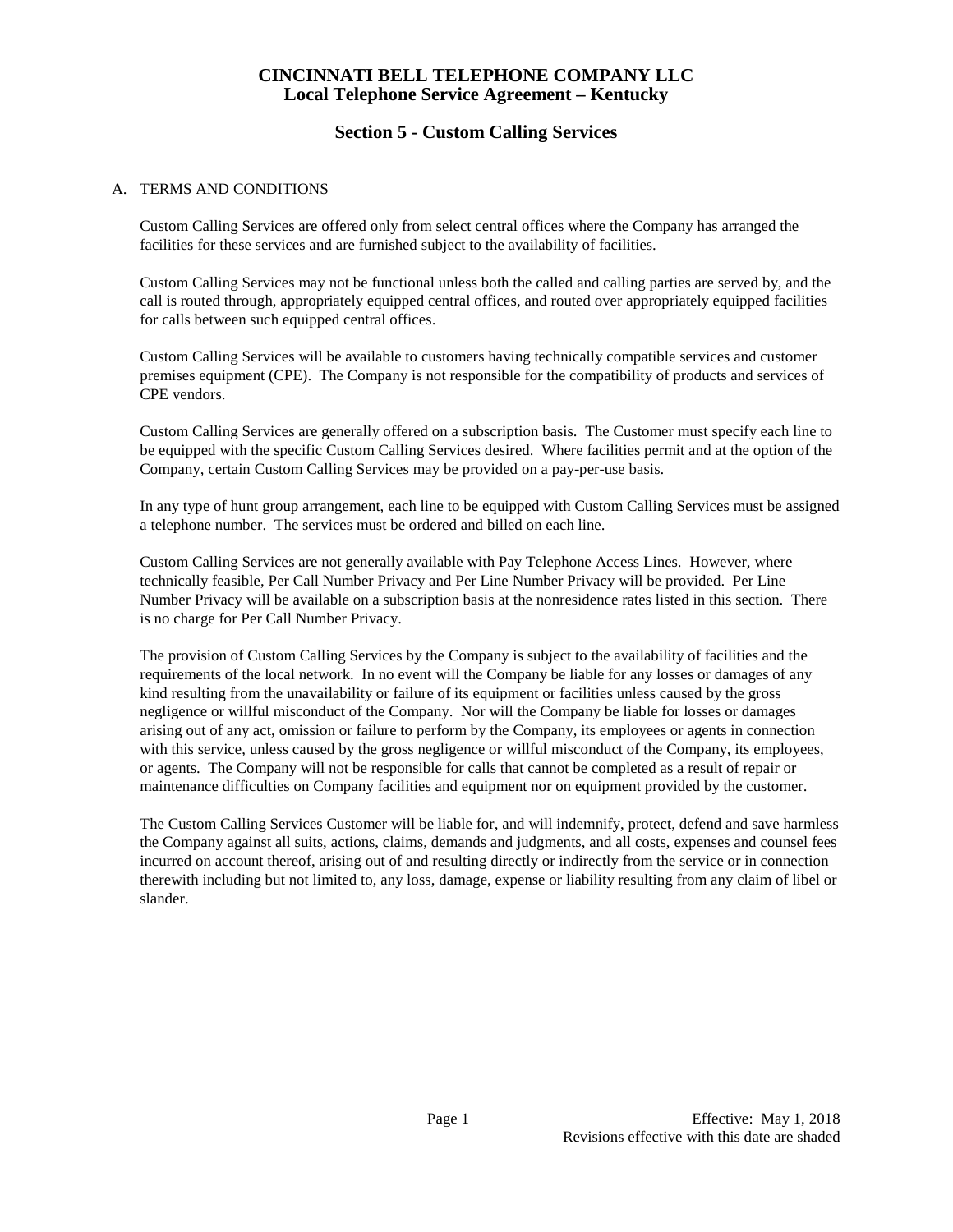# **Section 5 - Custom Calling Services**

#### A. TERMS AND CONDITIONS (Continued)

Custom Calling Services (such as Caller ID) which have the potential for disclosure of the calling party's number will only be provided where:

The Company makes available Per Line Number Privacy on a subscription basis to all eligible customers.

The Company makes available Per Line Number Privacy for non-published service customers at no monthly charge. Per Line Number Privacy will be provided to non-published service customers only when requested. Non-published service customers entitled to Per Line Number Privacy at no charge include only those subscribing to non-published service as described in Section 14 of this Agreement.

Per Call Number Privacy will be provided to all eligible customers, at no charge.

Telemarketers are prohibited from blocking the disclosure of their telephone number when placing calls. Upon receiving complaints that a telemarketer is blocking the disclosure of their telephone number, the Company will investigate the complaints and terminate the number privacy service where appropriate.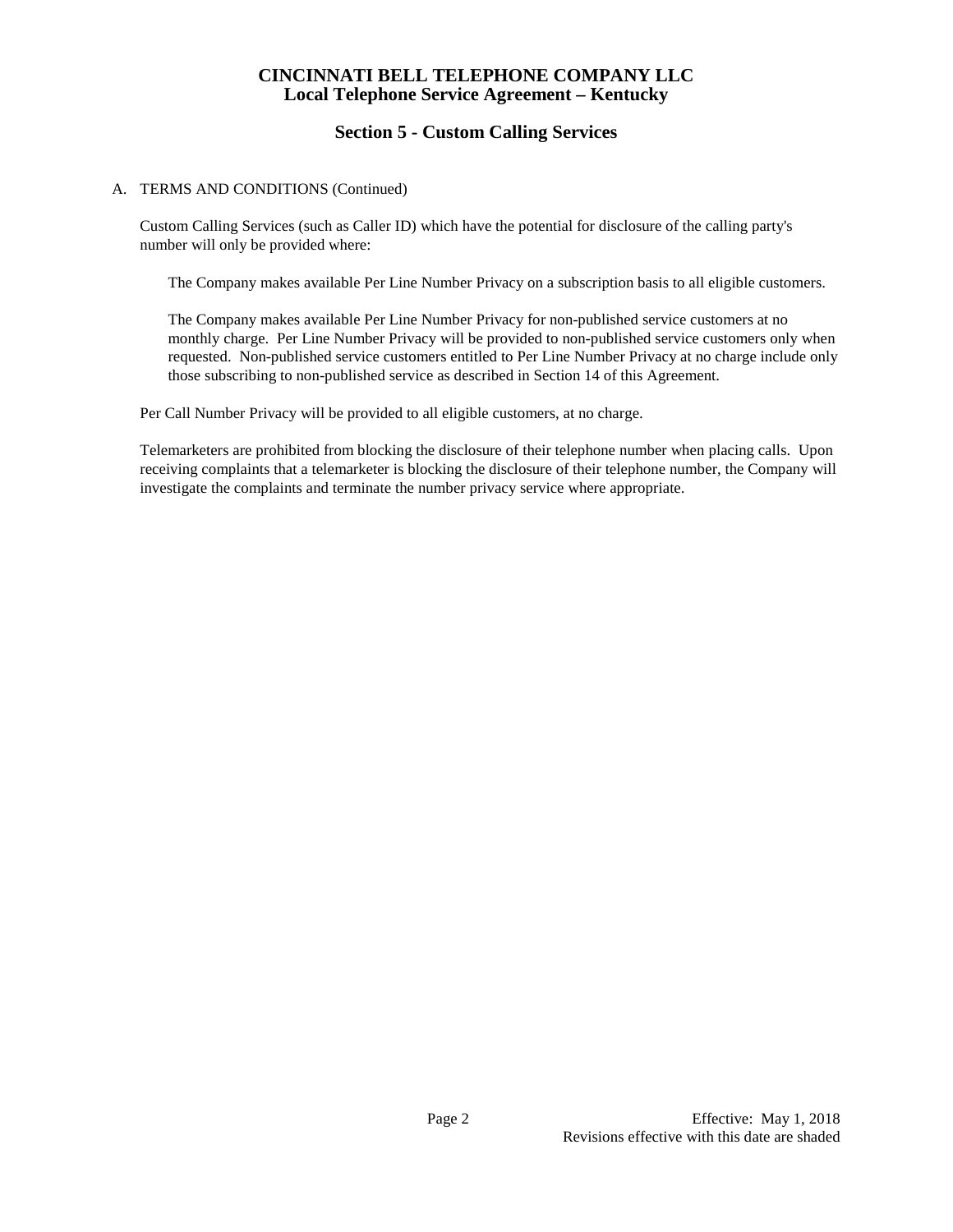# **Section 5 - Custom Calling Services**

#### B. SERVICE DESCRIPTIONS

1. Anonymous Call Rejection

Anonymous Call Rejection (ACR) allows Customers to automatically reject incoming calls when the call originates from a telephone number which has invoked a blocking feature that prevents the telephone number of the call originating telephone from being delivered to the called party. When ACR is activated on the Customer's line and an incoming call marked "private" is received, the called party's telephone number will not ring. The call will be routed to an announcement and subsequently terminated. The announcement informs the calling party that the called party will not accept the call as long as the calling party's telephone number is not delivered. Incoming calls are checked for acceptance or rejection by ACR regardless of the current state of the ACR subscriber's line (e.g., off hook or idle). The activation and return of the announcement will not be viewed as a completed call.

ACR is available for single line **residence and** nonresidence service customers. It is not available for multi-line hunt group service customers. A service order is required to establish or to discontinue ACR. Once established, the service can be activated and deactivated at the Customer's discretion through the use of pre-assigned access codes.

ACR Customers who also subscribe to any of the following services will not be billed the monthly charge for their ACR service:

Caller ID Calling Name Calling Name and Number Call Return

2. Anywhere Call Forwarding

Anywhere Call Forwarding Service allows Customers to have the capability to remotely change the termination of their incoming calls to another telephone line using any tone signaling telephone. The Customer can activate, deactivate, or change the destination number using a personal identification number (PIN).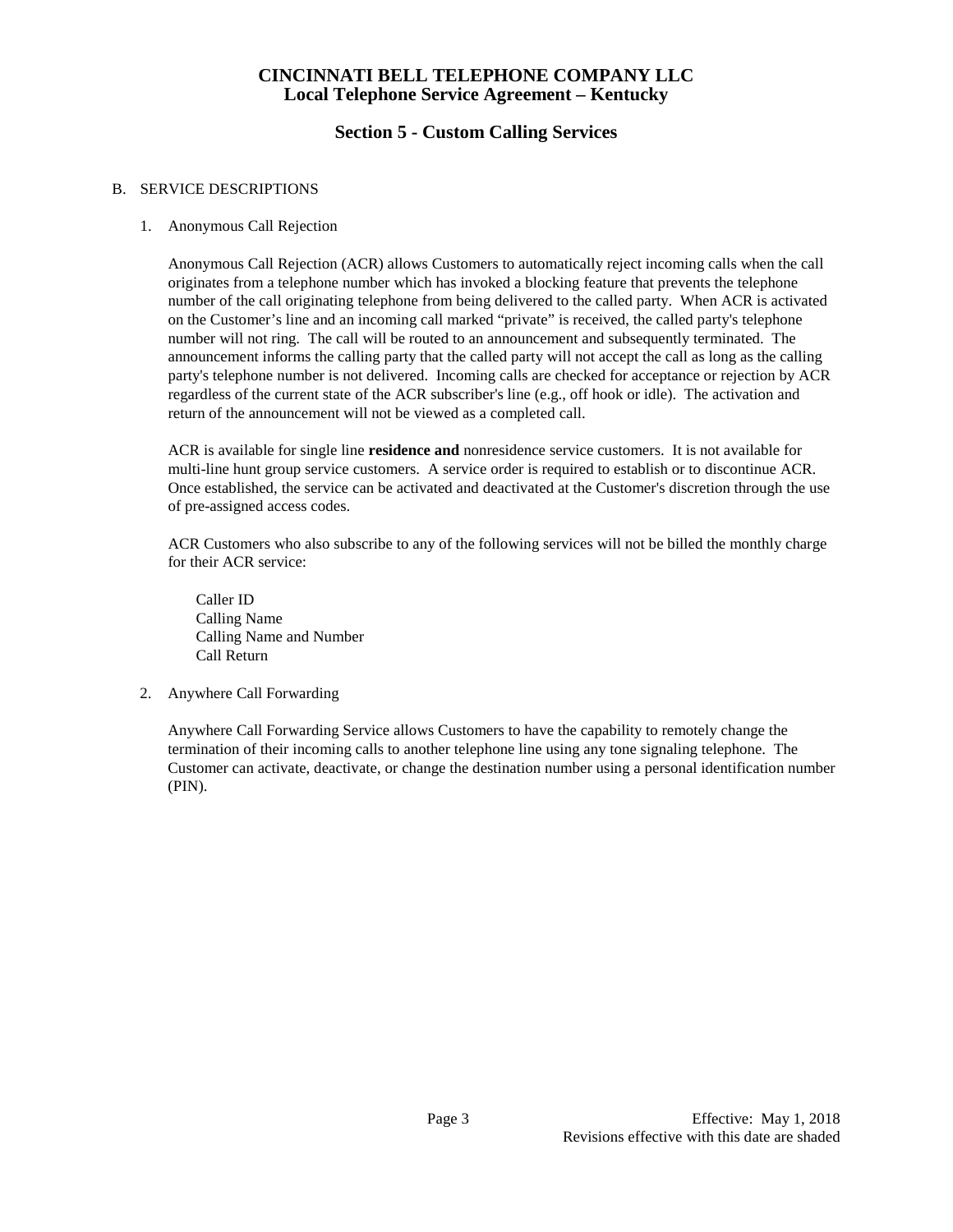#### **Section 5 - Custom Calling Services**

#### B. SERVICE DESCRIPTIONS (Continued)

#### 3. Business Manager (this bundle is grandfathered as of 5/1/2018)

The Business Manager Package offers nonresidence customers a bundled service that includes the following:

Calling Name and Number Call Waiting Deluxe Call Forwarding Busy Line Call Forwarding Don't Answer Message Waiting Indicator

Business Manager is applicable on a per line basis and all services must be on the same line. Accounts with additional lines may also subscribe to Business Manager.

Additional Custom Calling services outside the Business Manager bundle may be added to the Customer's line at rates for those additional services.

Customers who subscribe to Business Manager are not eligible to receive additional discounts associated with Custom Calling services.

Customers who discontinue service features (individual or total package) provided under Business Manager and who want to continue with certain features formerly provided in the package will have such services reconnected for them under the terms, conditions, and prices for those services in this section of the Agreement.

#### 4. Call Block (\*60)

Call Block provides the Customer with a way to block calls from certain telephone numbers, which may or may not be known to the Customer.

The Customer can create a screening list of up to six (6) telephone numbers and place them in the network memory through an interactive dialing sequence. The Customer may also activate the service after receiving a call, and thus place the number associated with the call on the Call Block list. In this case, the number is copied automatically from the Customer's incoming memory slot. Once the service is activated by dialing a special code, a calling party's number, if available, is checked against the Customer's Call Block list on every incoming call. If the incoming number matches one of the numbers on the list, the Customer is not alerted by the call and the call terminates to an announcement. If the incoming number does not match one of the numbers on the list or is unavailable, the call terminates to the Customer's line.

When a telephone number on the Call Block screening list also appears on the Priority Forward and/or Priority Call list, the Call Block service will take precedence and the call will be blocked.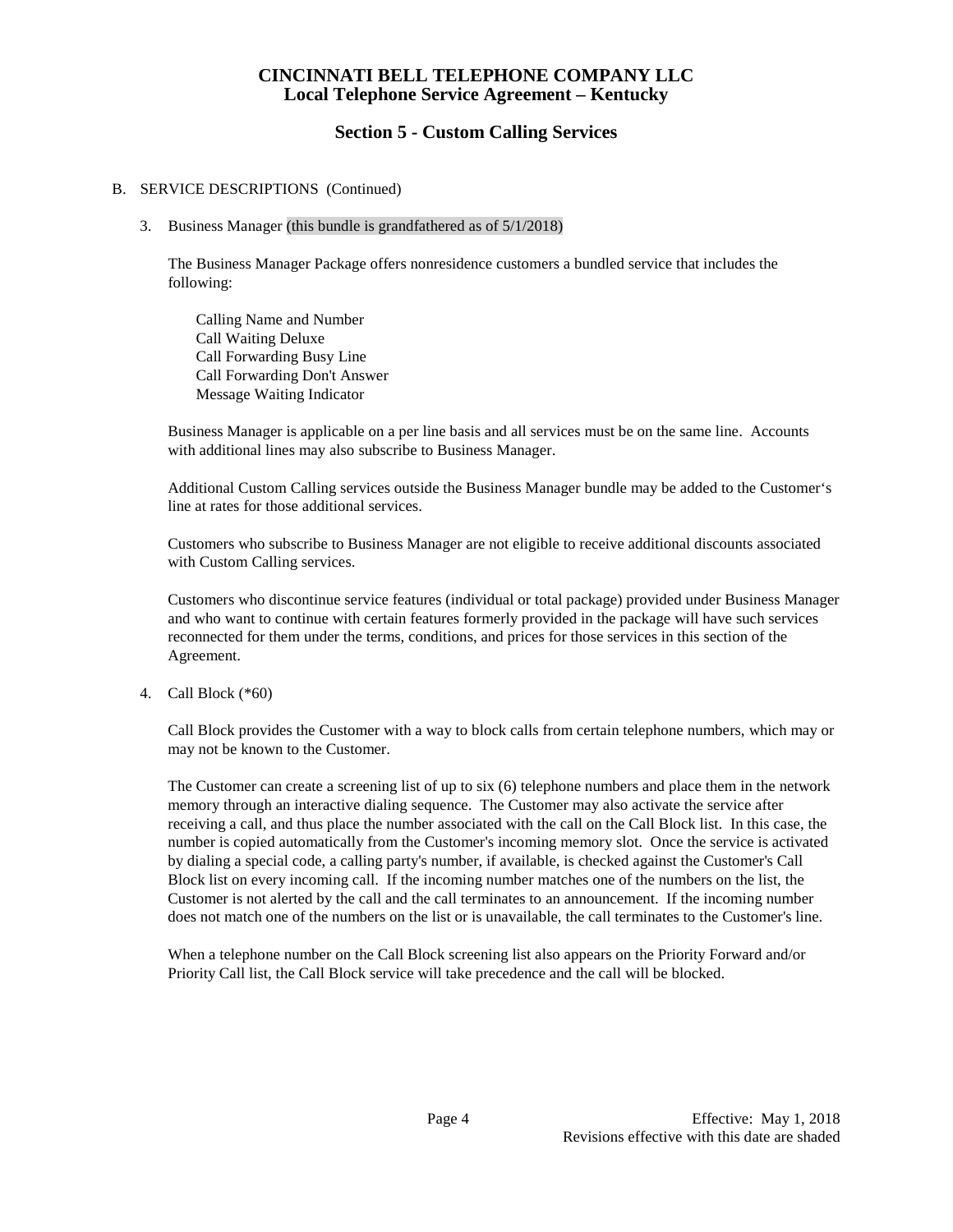# **Section 5 - Custom Calling Services**

#### B. SERVICE DESCRIPTIONS (Continued)

5. Call Forwarding Busy Line

Call Forwarding Busy Line allows for forwarding of an incoming call when the activated line is busy. The Call Forwarding Busy Line Customer is responsible for any applicable customer-dialed station-to-station toll charges.

6. Call Forwarding Don't Answer

Call Forwarding Don't Answer allows for forwarding an incoming call when the call remains unanswered after a pre-determined number of rings (approximate number 1 to 7, selected by the Customer). The Call Forwarding Don't Answer Customer is responsible for any applicable customer-dialed station-to-station toll charges.

When Call Forwarding Busy Line and Call Forwarding Don't Answer are provided on the same line, the forwarded-to number must be the same. When either Call Forwarding Busy Line or Call Forwarding Don't Answer is provided, it may be necessary for the forwarded-to number to be in the same central office, as determined by the facilities available in the Customer's serving central office.

7. Call Forwarding Variable

.

Call Forwarding Variable permits the Customer to activate and deactivate a transfer of his or her incoming calls to another telephone line. Because of transmission limitations, it is recommended that the calls be transferred within the Customer's local service area. The Call Forwarding Variable Customer is responsible for any applicable customer-dialed station-to-station toll charges.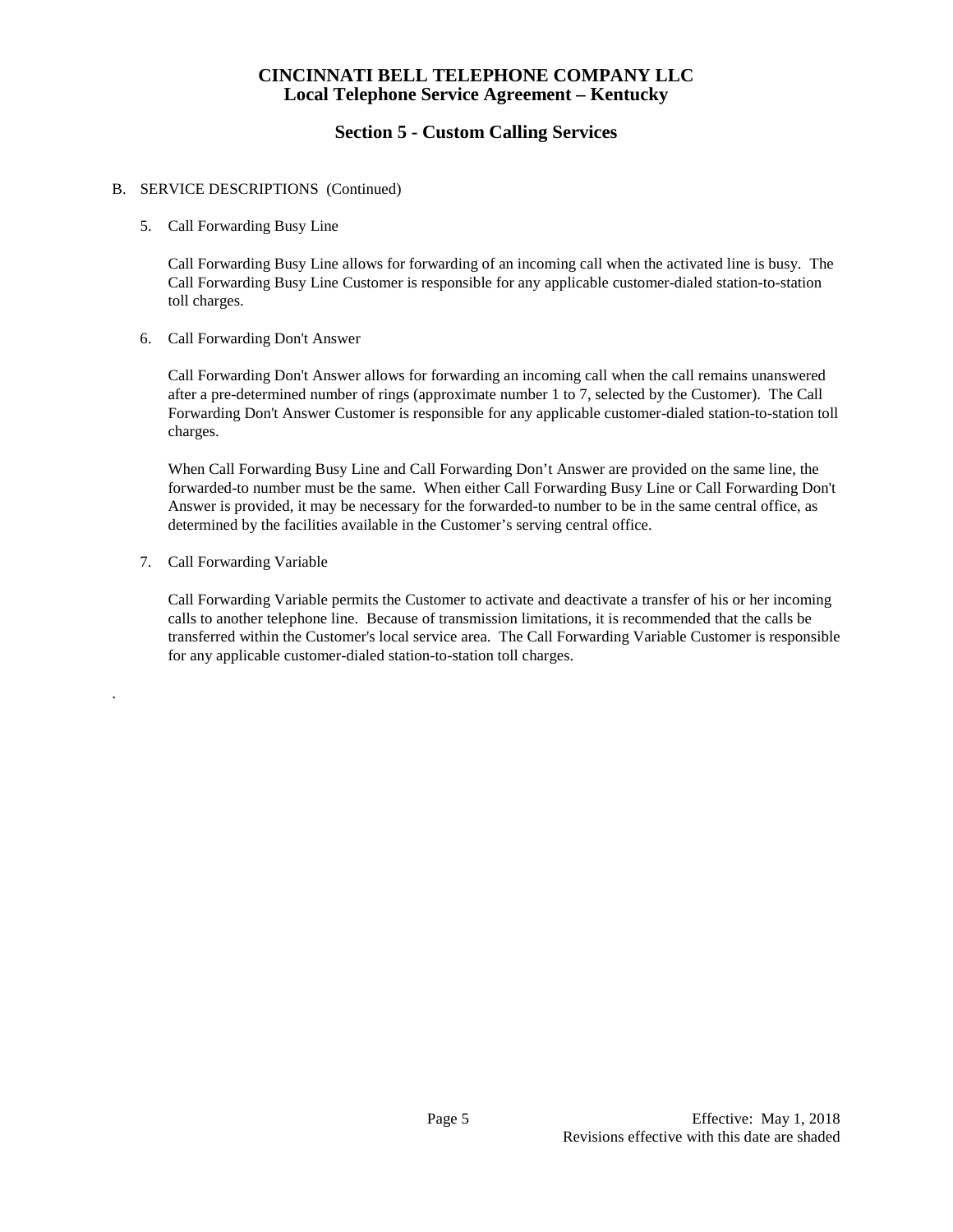### **Section 5 - Custom Calling Services**

#### B. SERVICE DESCRIPTIONS (Continued)

#### 8. Call Manager (this bundle is grandfathered as of 5/1/2018)

Call Manager is a residence bundle that includes the following Custom Calling services:

Call Forwarding Busy Line Call Forwarding Don't Answer Call Waiting Deluxe Calling Name and Number Message Waiting Indicator

Call Manager is applicable on a per line basis and all services must be on the same line. Accounts with additional lines may subscribe to Call Manager.

Additional Custom Calling services outside the Call Manager bundle may be added to the Customer's line at rates for those additional services.

Customers who subscribe to Call Manager are not eligible to receive additional discounts associated with Custom Calling services.

Customers who discontinue service features (individual or total package) provided under Call Manager and who want to continue with certain features formerly provided in the package will have such services reconnected for them under the terms, conditions, and prices for those services as they exist in this section of the Agreement.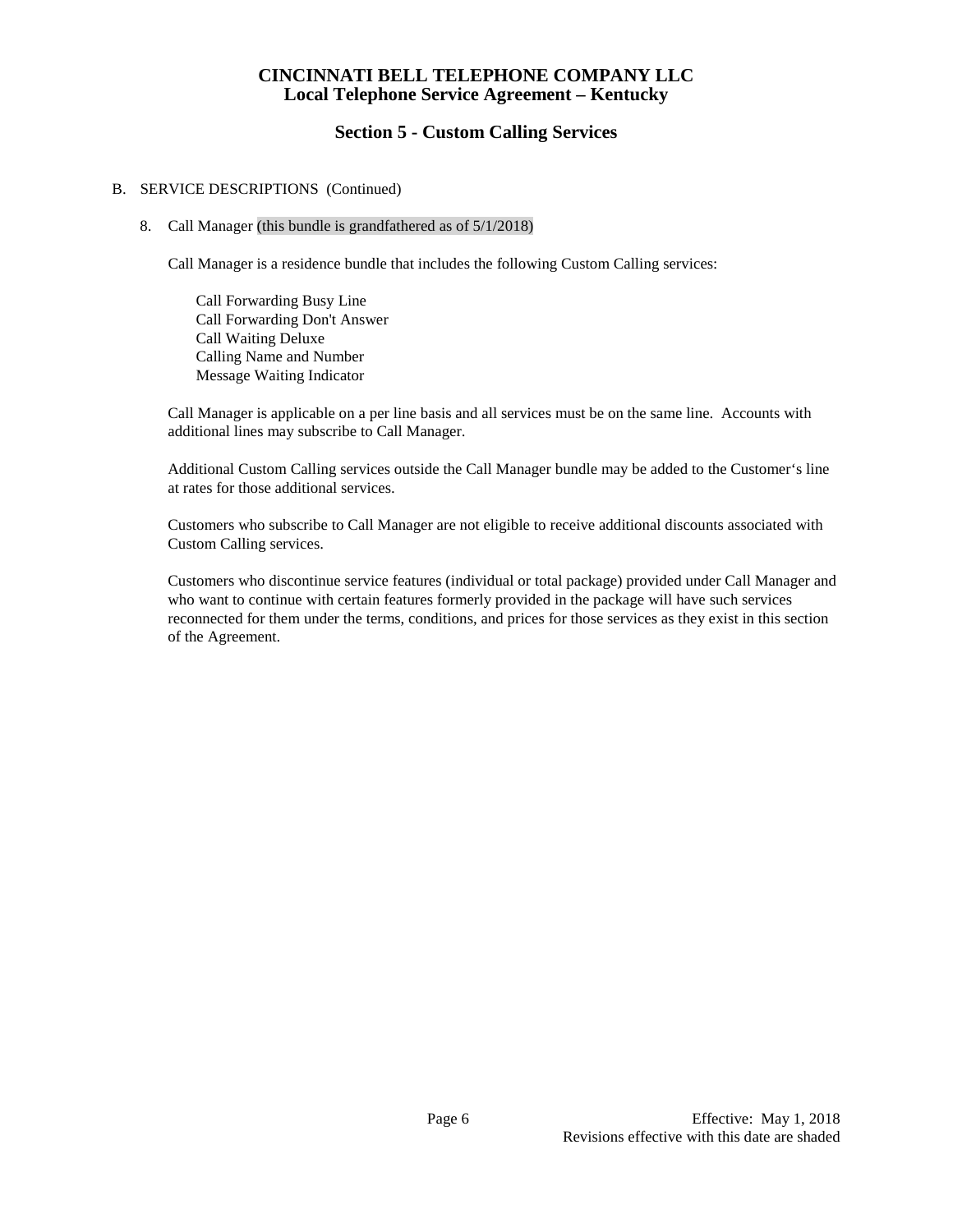# **Section 5 - Custom Calling Services**

#### B. SERVICE DESCRIPTIONS (Continued)

#### 9. Call Return (\*69)

Call Return enables a Customer to return the last incoming call received, whether or not it was answered. In order to activate the service, the Customer must dial a special code before another incoming call or a Call Waiting indication is received. After dialing the code to activate Call Return, the Customer will receive (where technically possible) a message indicating the telephone number (unless the telephone number is marked as "private"), the date, and the time of the last incoming call. The Customer may return the call by pressing "1", or the Customer may choose to not return the call and hang up. Call Return is considered activated at the time the Customer dials the activation code regardless of whether the Customer presses "1" to return the call.

If the called line is idle, the call completes immediately and the Call Return request is complete irrespective of whether or not the called party answers. If the called line is busy, the Customer is notified when the Call Return service has been activated. The Call Return request is queued and placed on the Customer's list of queued Call Return requests in the central office. The called line is then monitored until one of the following occurs:

The called line becomes idle. When this occurs, the Customer's line is checked and if it also is idle, the Customer is given a special ringback. Upon answering the ringback, call set-up is attempted.

The central office equipment deactivates the Call Return request upon unanswered ringback, or the thirty (30) minute time limit queuing is reached and the request times out.

A deactivation code is dialed which removes all current Call Return activations.

When Call Return is active, both the calling and called party may originate and receive calls without affecting the Call Return service status.

This service cannot be activated for all telephone numbers. Telephone numbers with 700, 800 or 900 prefixes cannot be activated. The Call Return customer is responsible for any applicable local or toll usage charges.

Customers may utilize Call Return on a subscription basis or on a pay-per-use basis. Customers obtaining the service on a subscription basis order the service in advance. These customers incur a monthly charge and receive unlimited use of the Call Return feature. Customers who obtain the service on a pay-per-use basis activate the Call Return feature by dialing an activation code each time they want to utilize Call Return. These customers incur a specific charge for each activation (usage) of the Call Return feature but no monthly charge. The pay-per-use option is only available where facilities permit and at the option of the Company.

Call Return includes Anonymous Call Rejection (ACR) where facilities **permit**.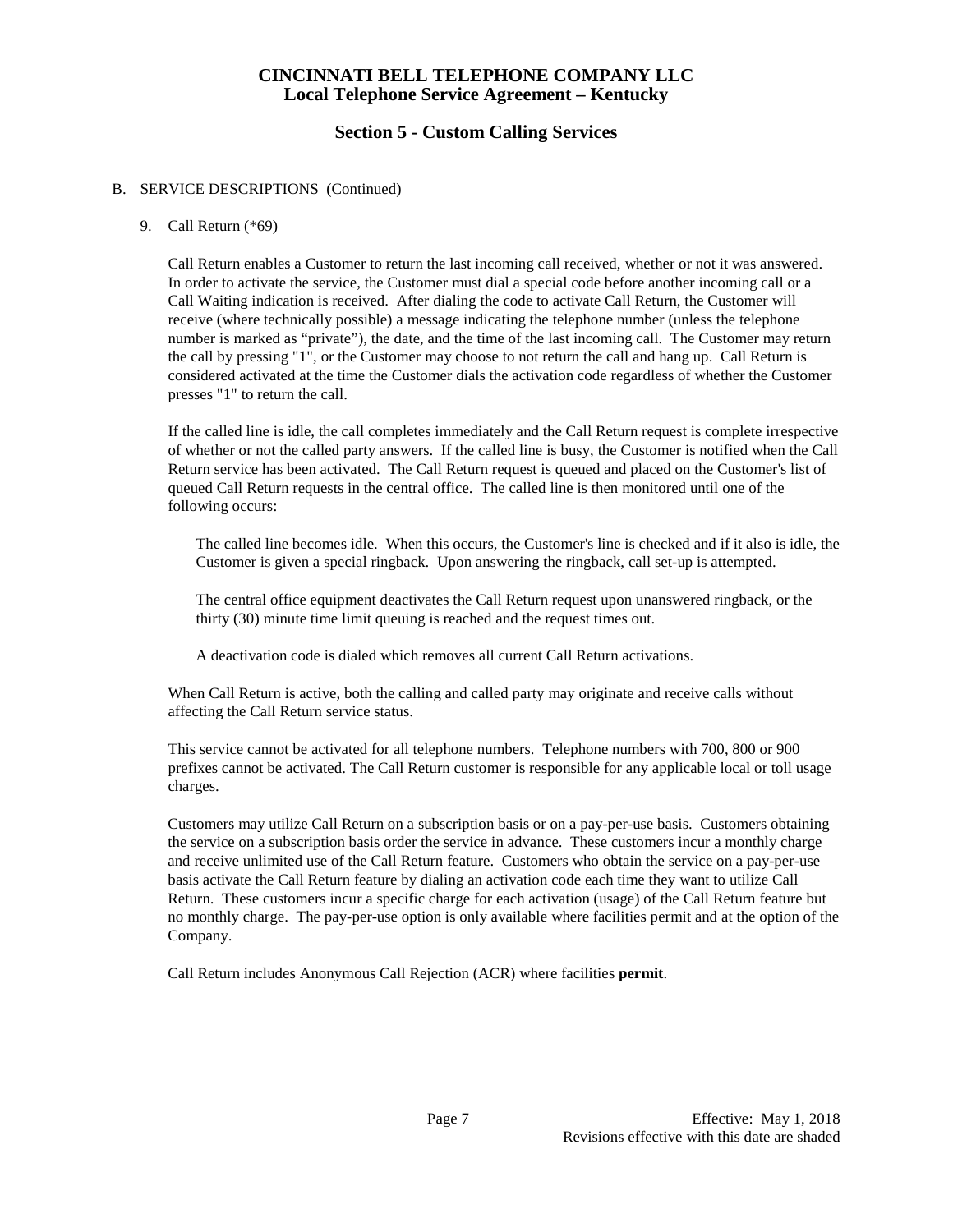## **Section 5 - Custom Calling Services**

#### B. SERVICE DESCRIPTIONS (Continued)

#### 10. Call Tracing

Call Tracing allows Customers to automatically trace the last incoming call by dialing a special code. The call details are provided to the Company's Annoyance Call Bureau. This service is designed to help Customers deal more effectively with harassing and obscene calls.

The Customer, after receiving a call that is to be traced, hangs up and invokes the Call Tracing activation procedure. The Customer must activate Call Tracing before making or receiving another call after hanging up from the annoying call so that the correct number will be recorded. If the Customer subscribes to Call Waiting and the Customer gets a Call Waiting signal while an annoying call is in progress, the annoyance call cannot be traced using this service. Successful activation of Call Tracing is confirmed by an announcement that also tells the Customer how to follow up on the trace. The information from the trace is not made available to the Customer.

Upon activation by the Customer, Call Tracing allows the network to automatically take the information from the incoming memory slot and send it to the Company's Annoyance Call Bureau indicating the called number, the calling number, the time the trace was activated and the time the offending call was placed. Only calls from **appropriately** equipped offices are traceable using Call Tracing.

By subscribing to Call Tracing, the Customer automatically authorizes the Company to disclose the identity of the source of annoying calls to law enforcement officials engaged in conducting, at Customer's request or otherwise, any investigation with respect to such calls.

In consideration of the Company undertaking such investigation, the Customer agrees to release, protect, indemnify and save harmless the Company, its employees and agents, from all liability, claims, demands and actions for damages, or otherwise, that may arise by reason of such investigation.

The Call Tracing usage charge will be billed only when the attempt to trace and record the calling number is successful. The results of a successful trace will only be released outside the Company to legally constituted authorities and only upon the presentation of proper authorization (i.e. court order). The Company will not be liable for damages if, for any reason, the attempt is not successful. For additional liability information, see Section 2 of this Agreement.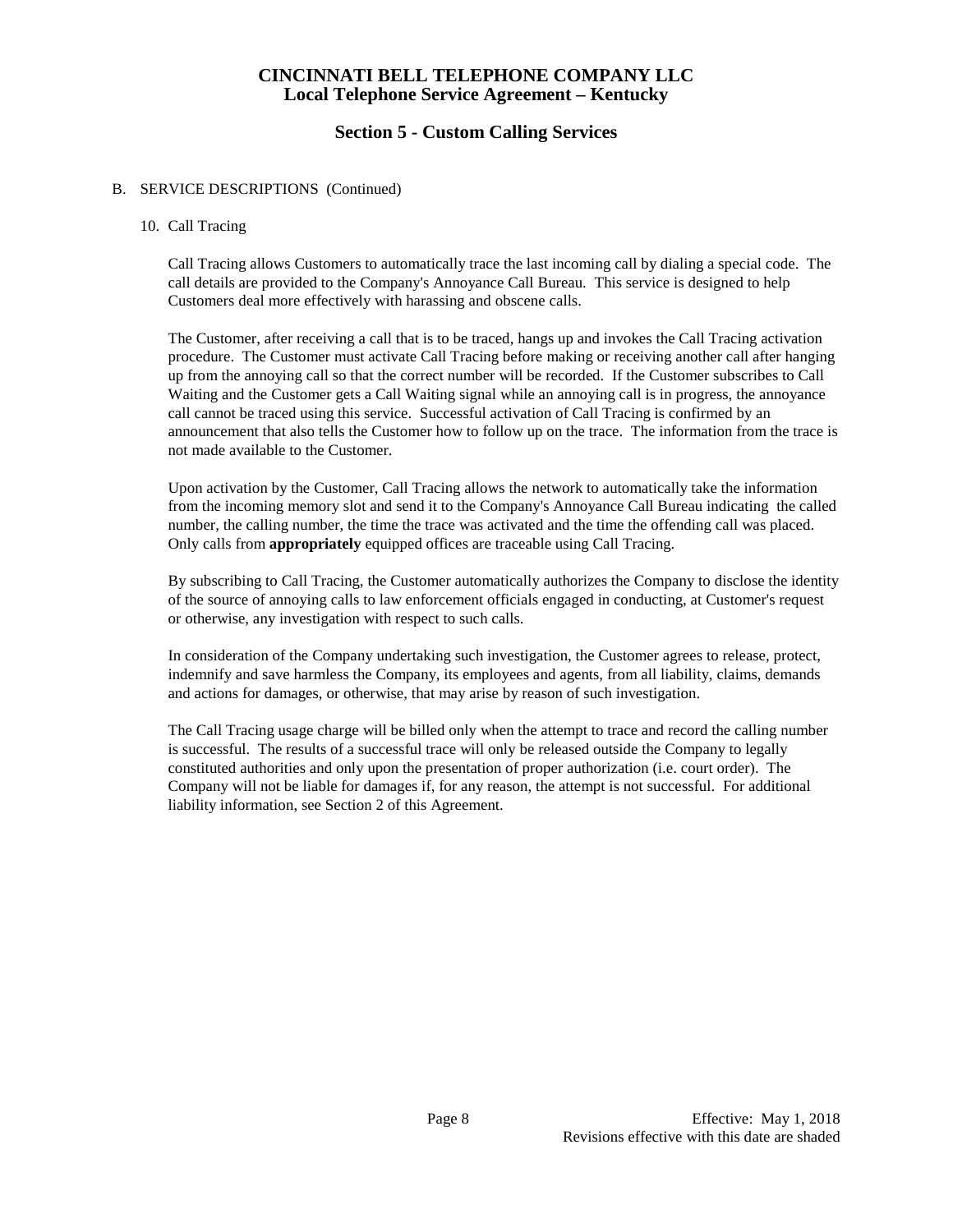# **Section 5 - Custom Calling Services**

#### B. SERVICE DESCRIPTIONS (Continued)

#### 11. Call Transfer

Call Transfer allows a Customer to transfer an established call terminating on their telephone line to any other telephone line. Call Transfer allows the Customer to transfer the call and then hang-up leaving the other two-parties on a two-way call, or to bridge the call and establish a three-way call. If the Call Transfer Customer hangs up once a three-way call has been established, the call will be considered transferred and the other two parties will be able to continue on a two-way call. The Call Transfer Customer is free to originate and terminate additional calls after the call has been transferred. Any charges applicable to the call will be billed to the Call Transfer Customer, and any toll usage will appear on the Call Transfer Customer's bill.

#### 12. Call Waiting (including Cancel Call Waiting Feature and Long Distance Alert)

Call Waiting permits the Customer, upon receiving a tone signal indicating that a call is waiting, to place an existing call on hold by depressing the switchhook, and to answer the second waiting call.

Cancel Call Waiting permits the Customer to deactivate the Call Waiting feature on an individual call by dialing a code before making an outgoing call.

Long Distance Alert (LD Alert) is a Call Waiting feature which indicates to Call Waiting Customers, while on a call in progress through a special signal, that an incoming call is long distance. When the Call Waiting Customer is not on a telephone call in progress, LD Alert will indicate that an incoming call is long distance with a special ring pattern. This feature overrides the Multiple Directory Number (Distinctive Ring) feature for long distance calls.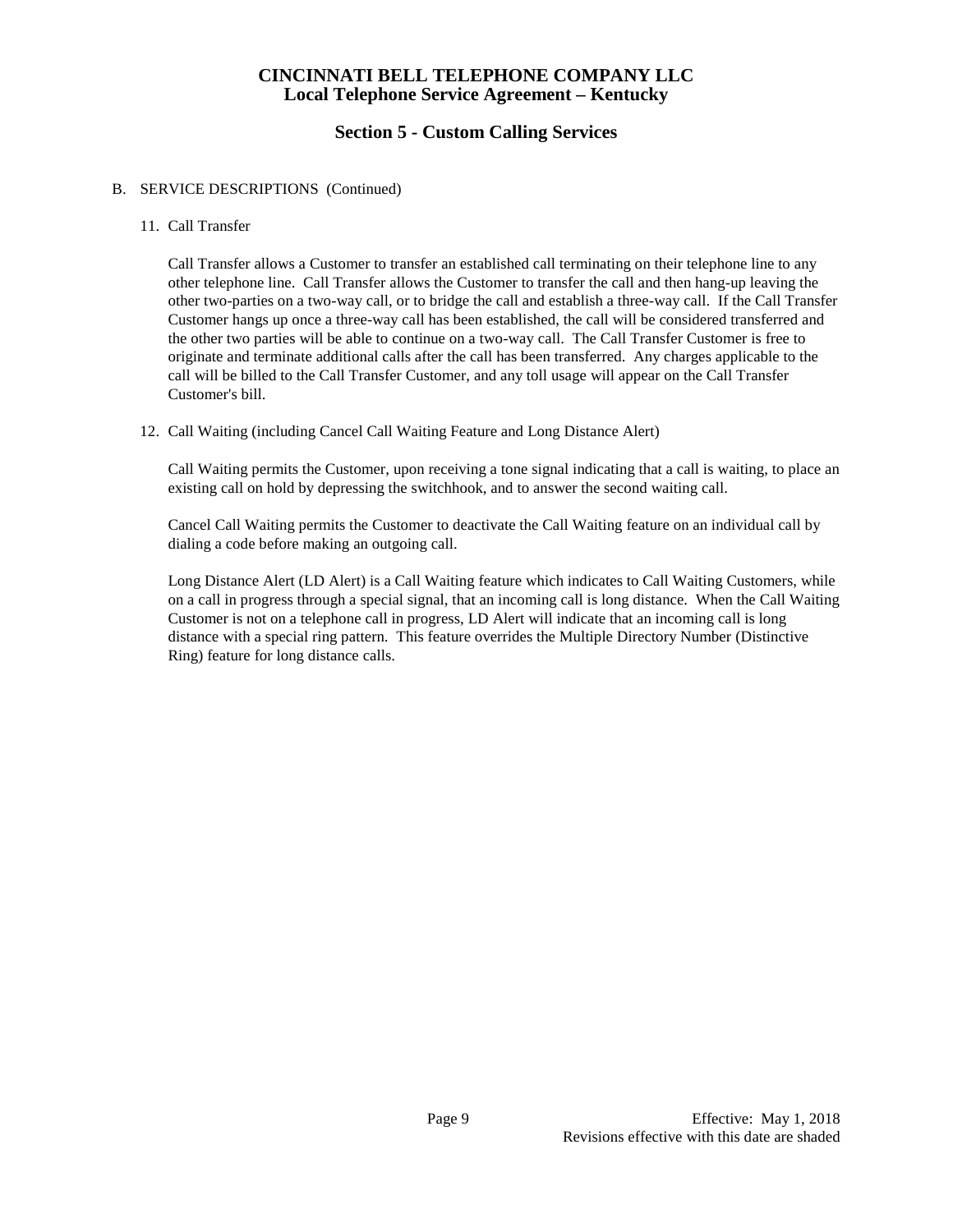## **Section 5 - Custom Calling Services**

#### B. SERVICE DESCRIPTIONS (Continued)

#### 13. Call Waiting Deluxe (This service is grandfathered as of 5/1/2018)

Call Waiting Deluxe is comprised of the functionality of Call Waiting, including Long Distance Alert, and provides additional call disposition options which allow a Customer to control the treatment applied to incoming calls. Call disposition options provided with Call Waiting Deluxe include:

Answer the call and disconnect the existing call, Answer the call and put the existing call on hold, Conference the call with the existing call, Connect the call to an announcement, Forward the call, and Put the call on hold.

The disposition options presented to the Customer depend on the calling identity delivery data (Caller IDtype information) received, and the Call Waiting Deluxe Customer's service and customer Premise Equipment (CPE). The Call Waiting Deluxe Customer must subscribe to Call Forwarding Don't Answer in order to forward a waiting call to another location.

Utilization of the full capabilities of Call Waiting Deluxe requires the use of compatible CPE at the Customers' premises. The CPE will determine how Call Waiting Deluxe options are displayed and selected, and in some cases, how they function. The installation and maintenance of the compatible CPE and the technical capability of that CPE to function in conjunction with features of Call Waiting Deluxe is the responsibility of the Customer. The Company assumes no liability, and will be held harmless, for any incompatibility between this equipment and the Call Waiting Deluxe features.

Call Waiting Deluxe will be furnished in central offices that are equipped to provide the Call Waiting Deluxe features. Call Waiting Deluxe will only be furnished in connection with individual line service. This service is not available in connection with Centrex Services, Private Branch Exchange Trunk Services, or Payphone (Coin) Telephone Service.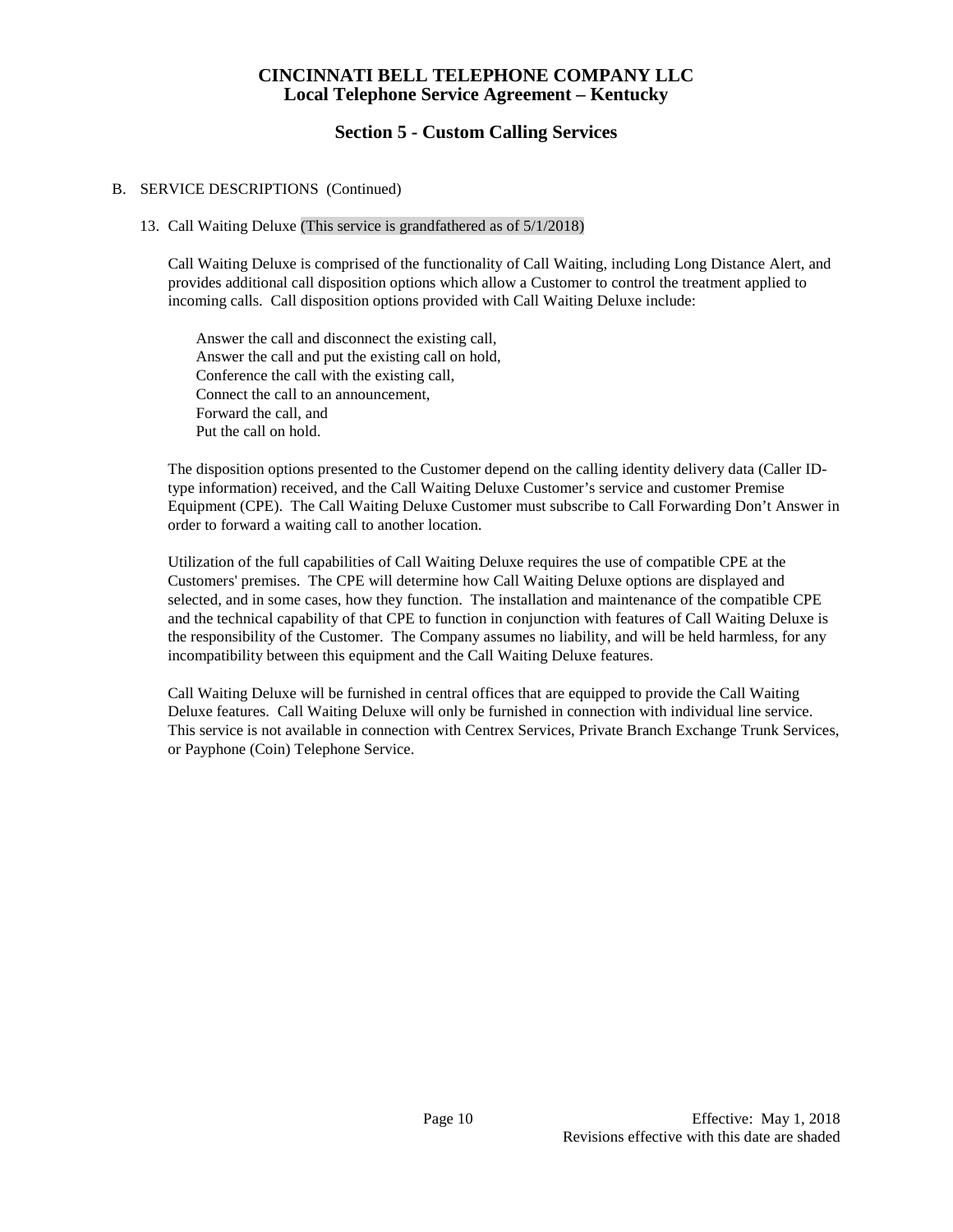## **Section 5 - Custom Calling Services**

#### B. SERVICE DESCRIPTIONS (Continued)

#### 14. Caller ID Number

Caller ID Number allows a Customer to view the telephone number of the calling party on an incoming telephone call. The telephone number of the incoming call is disclosed on a Customer-provided display device.

When the display device is turned on, the telephone number of every incoming call is disclosed, subject to the limitations in Part A of this section of the Agreement. The number is sent from the calling party's serving central office to the Customer during the first silent interval in the ringing cycle. If the Customer's line is busy, and another incoming call attempt is made, the telephone number of that calling party will not be disclosed even if the called customer has Call Waiting. The Customer has the option of turning off the display device to suspend the display of incoming calling numbers.

If the telephone number of the incoming call is on the Customer's Priority Forward screening list, the call will be forwarded and the number will not be displayed by the Customer-provided display device. Likewise, if the telephone number is on the Customer's Call Block screening list, the call will be blocked and the number will not be displayed by the Customer-provided display device.

Callers placing calls to Customers subscribing to Caller ID Number, subject to the provisions in Part A of this section of the Agreement, have the ability to prevent their telephone number from being disclosed to the called party on a per call basis by utilizing Per Call Number Privacy. The prevention of the disclosure of their telephone number is accomplished by dialing a special code before dialing the telephone number. The special code must be dialed prior to every call made where the calling party does not want the telephone number disclosed. If the called party has a display device, a privacy indication will appear instead of the calling party's telephone number.

Callers placing calls to Customers subscribing to Caller ID Number may also prevent the disclosure of their telephone number on a per line basis by subscribing to Per Line Number Privacy. This service will prevent the displaying of the calling party's number on all calls originating on that line. A privacy indication will appear instead of the calling party's telephone number on all calls.

Caller ID Number includes Anonymous Call Rejection (ACR) where facilities **permit**.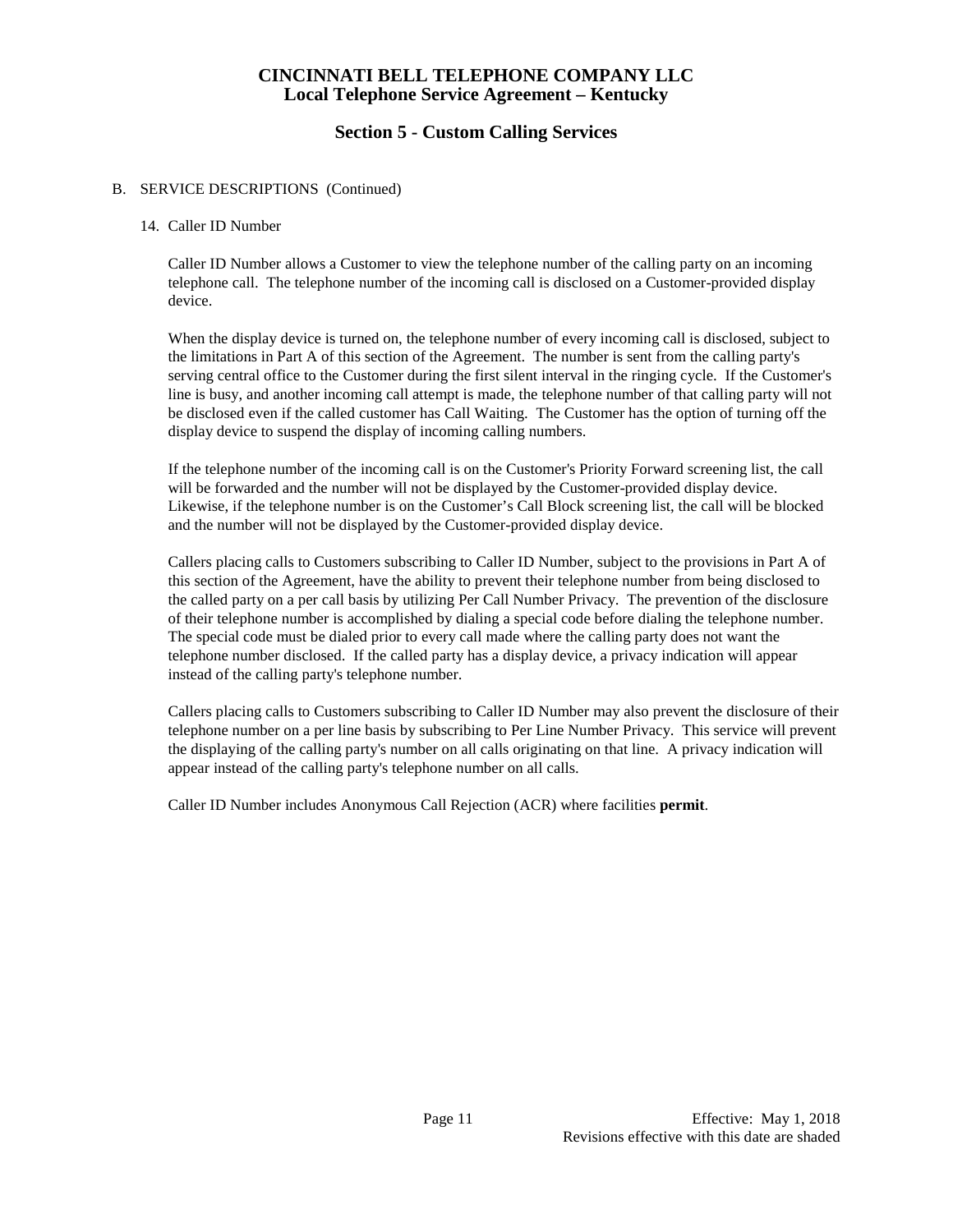# **Section 5 - Custom Calling Services**

#### B. SERVICE DESCRIPTIONS (Continued)

#### 15. Calling Name

Calling Name provides for the delivery of the listed name associated with the calling party telephone number to the called party so that the name may be displayed on a Customer-provided display device attached to the Customer's line or telephone set. This service will provide up to a maximum of 15 characters for display of the calling party's directory name. Calling Name is available in appropriately equipped central offices.

The Calling Name service Customer will be responsible for the provision of the display device. The installation, repair, and technical capability of the device to function with Calling Name service will be the responsibility of the Customer. The Company assumes no liability and will be held harmless for any incompatibility of this equipment to perform satisfactorily with network features associated with this service.

Calling Name service will deliver the calling party's name information, except when the calling party name and/or number is not provided to the network because of where the call originates or when the calling party invokes a per call or per line blocking feature which prevents the telephone number and/or name from being passed.

If the telephone number of the incoming call is on the Customer's Priority Forward screening list, the call will be forwarded and the name will not be displayed by the Customer-provided display device. Likewise, if the telephone number is on the Customer's Call Block screening list, the call will be blocked and the name will not be displayed by the Customer-provided display device.

Calling Name includes Anonymous Call Rejection (ACR) where facilities permit.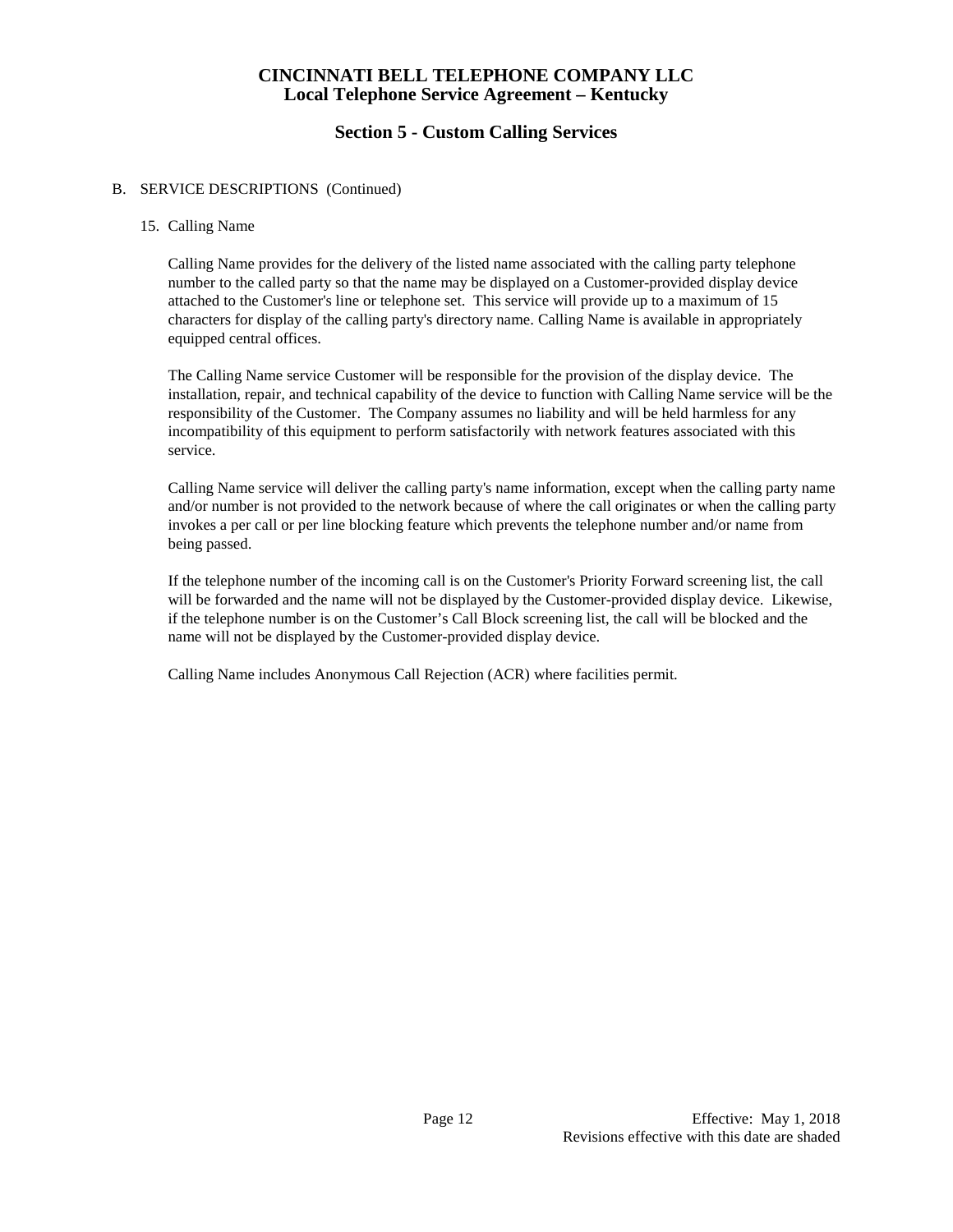# **Section 5 - Custom Calling Services**

#### B. SERVICE DESCRIPTIONS (Continued)

#### 16. Calling Name and Number

Calling Name and Number provides for the delivery of the listed name and telephone number associated with the calling party telephone number on incoming calls. This information is provided to the Calling Name and Number service Customer so that the information may be displayed on a Customer-provided display device attached to the Customer's line or telephone set. This service will provide up to a maximum of 15 characters for display of the calling party's directory name and 10 characters for display of the calling party's directory telephone number. Calling Name and Number service is available in appropriately equipped central offices.

The Calling Name and Number service Customer will be responsible for the provision of the display device. The installation, repair, and technical capability of the device to function with Calling Name and Number service will be the responsibility of the Customer. The Company assumes no liability and will be held harmless for any incompatibility of this equipment to perform satisfactorily with network features associated with this service.

Calling Name and Number service will deliver the calling party's name and number information, except when the calling party name and/or number is not provided to the network because of where the call originates or when the calling party invokes a per call or per line blocking feature which prevents the telephone number and/or name from being passed.

If the telephone number of the incoming call is on the Customer's Priority Forward screening list, the call will be forwarded and the name and number will not be displayed by the Customer-provided display device. Likewise, if the telephone number is on the Customer's Call Block screening list, the call will be blocked and the name and number will not be displayed by the Customer-provided display device.

Calling Name and Number also includes Anonymous Call Rejection (ACR) where facilities **permit.**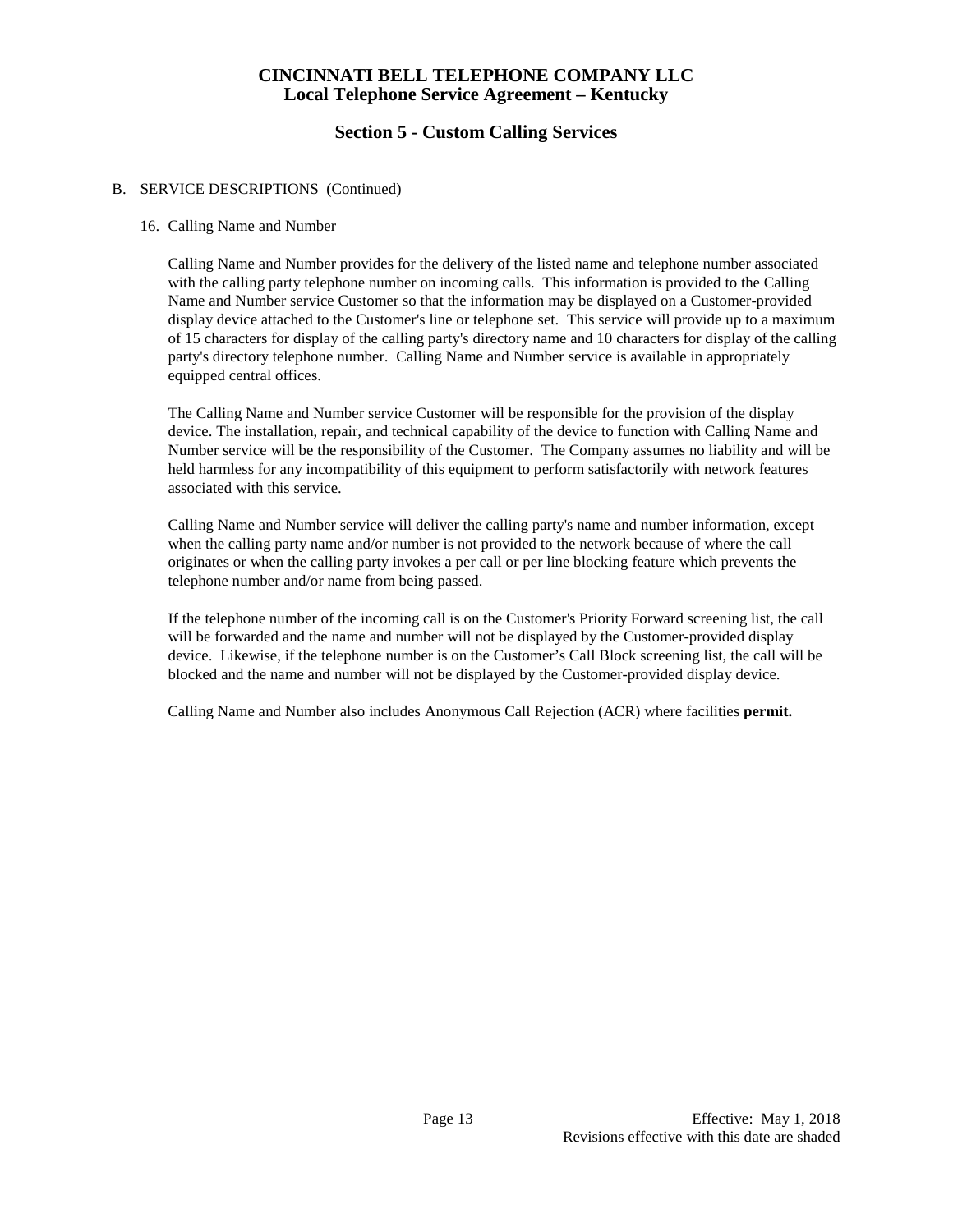## **Section 5 - Custom Calling Services**

#### B. SERVICE DESCRIPTIONS (Continued)

#### 17. Message Waiting Indicator

The Message Waiting Indicator provides either a stutter dial tone for the end user on the associated access line(s), or a signal to activate/deactivate a message waiting light on the end user's telephone set.

#### 18. Multiple Directory Numbers Per Line (MDNL) with Distinctive Ringing

Multiple Directory Numbers Per Line with Distinctive Ringing (MDNL) will provide Customers the benefit of up to five Directory Numbers (DNs) on a single access line, each with a unique distinctive ringing pattern, without an additional line termination, and without additional station equipment. The access line will be designated as the "Master" DN and will receive a standard ring. Any additional DNs associated with the same access line number will be called a "Dependent" DN and will receive distinctive ringing. Each Dependent DN will have a non-standard distinctive ringing pattern.

If a Customer subscribes to Call Waiting, distinctive call waiting tones that correspond in cadence to the distinctive ringing patterns will be provided for each of the additional DNs.

Customers with MDNL who subscribe to Call Forwarding must separately active Call Forwarding on the Distinctive Ring line(s).

Customers subscribing to MDNL can subscribe to all other Custom Calling Service features available to them. However, regardless of the number of DNs an access line has, the access line can only have one set of Custom Calling features chargeable to the line, and the features are available to all the DNs.

A call directed to an off-hook MDNL line will receive busy treatment, regardless of which DN (master or any of the related dependents) was dialed.

Directory listings provided in connection with MDNL service will be governed by rules, regulations, and rates specified in the Directory Listings, Section 14 of this Agreement.

Customer Premises Equipment (CPE) which produces personalized ringing should not be used with the MDNL service. Personalized ringing (ringing provided based on call destination that indicates the intended recipient of the call) and MDNL's distinctive ringing can be coded within the same ringing pattern. As a result, Customers may have trouble discerning what the ringing implies. Similarly, other types of CPE such as cordless phones and phones with electronic ringers may not be able to reproduce the distinctive ringing patterns that are sent out from the central office. For these reasons, these types of CPE are not recommended for use with the MDNL service.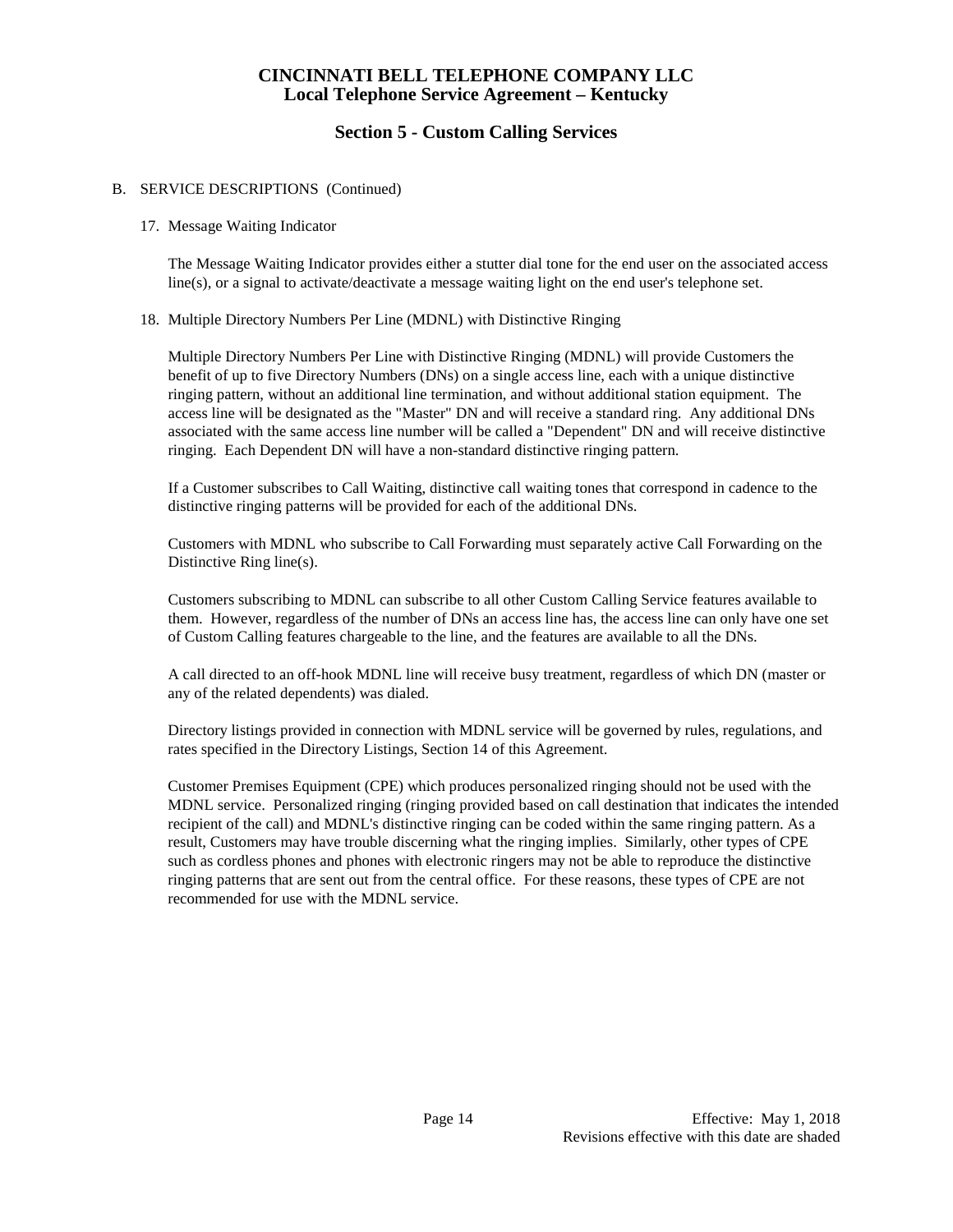# **Section 5 - Custom Calling Services**

#### B. SERVICE DESCRIPTIONS (Continued)

#### 19. Per Call Number Privacy

Per Call Number Privacy enables Customers to prevent the disclosure of their telephone number on a per call basis to the called party. The disclosure of the calling party's number can be prevented on a per call basis by dialing a pre-assigned access code before making a call. This action must be repeated each time a call is made to prevent the disclosure of the calling party's telephone number. If the called party has a display device, a privacy indication will appear instead of the calling party's telephone number.

Per Call Number Privacy will be provided to all eligible Customers at no charge.

Telemarketers are prohibited from blocking the disclosure of their telephone number. Upon receiving complaints that a telemarketer is blocking the disclosure of their telephone number, the Company will investigate the complaints and terminate the number privacy service where appropriate.

#### 20. Per Line Number Privacy

Per Line Number Privacy prevents the disclosure of the Customer's telephone number to the called party. Per Line Number Privacy is applicable on all outgoing calls placed from the Customer's line. If the called party has a display device, a privacy indication will appear instead of the calling party's telephone number.

Per Line Number Privacy will be provided at no monthly charge on an optional basis, at the Customer's request, to subscribers of non-published service.

Telemarketers are prohibited from blocking the disclosure of their telephone number(s). Upon receiving complaints that a telemarketer is blocking the disclosure of their telephone number(s), the Company will investigate the complaints and terminate the number privacy service where appropriate.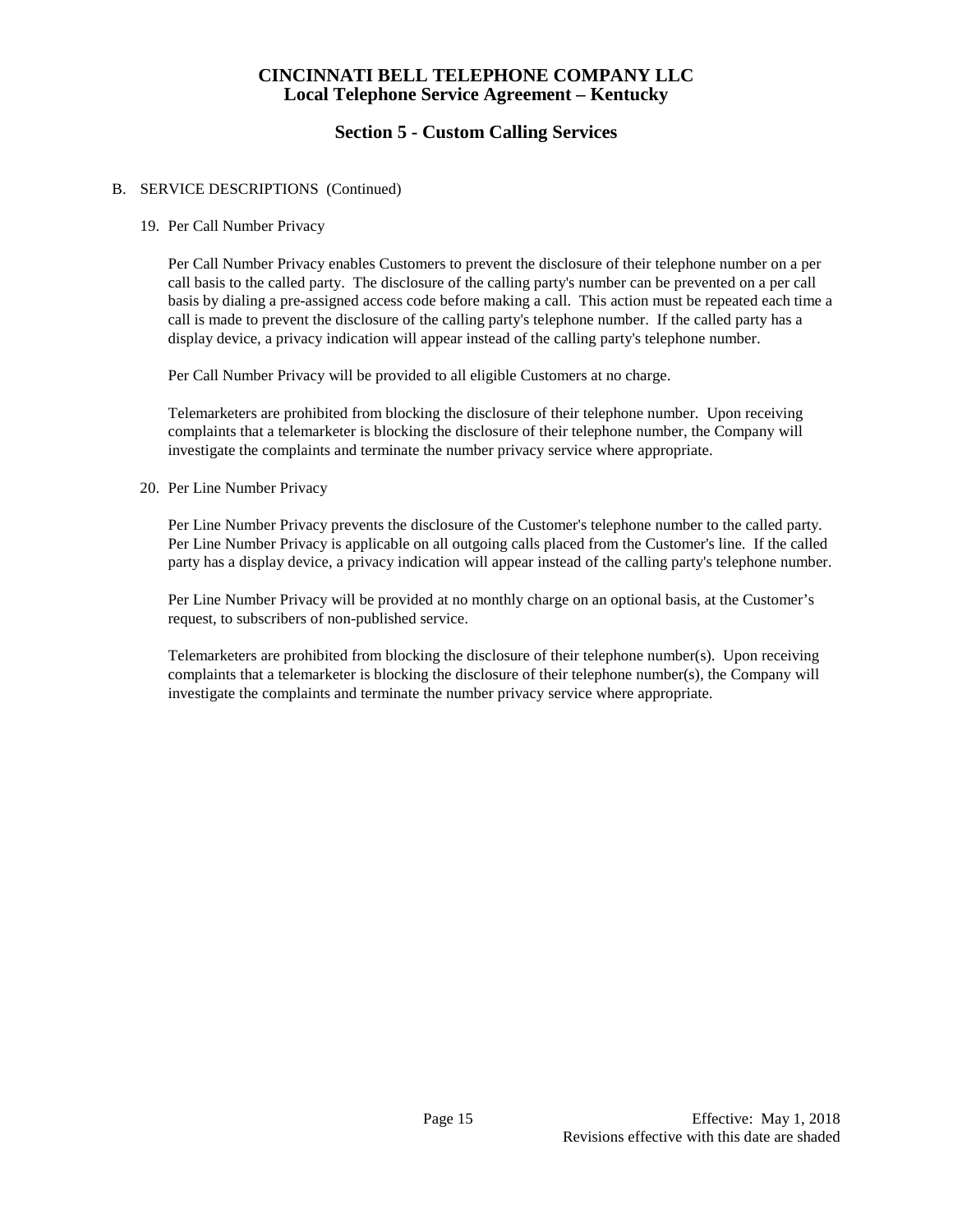## **Section 5 - Custom Calling Services**

#### B. SERVICE DESCRIPTIONS (Continued)

21. Priority Call

Priority Call provides a unique ringing pattern to the Customer for up to six (6) predetermined telephone numbers.

The Customer creates a screening list of up to six (6) telephone numbers and places them in the network memory through an interactive dialing sequence. The Customer may also activate the service after receiving a call, and thus place the number associated with the call on the Priority Call list. In this case, the number is copied automatically from the Customer's incoming memory slot. The Customer must dial a special code to activate or to deactivate the Priority Call service. When the service is activated and a call is received from one of the predetermined telephone numbers, the Customer is alerted with a unique ringing pattern. Calls from telephone numbers not included on the screening list will produce a normal ring.

If the Customer subscribes to Call Waiting and a call is received from a telephone number on the Priority Call screening list while the line is in use, the Call Waiting tone will also be unique.

When a telephone number on the Priority Call screening list also appears on the Priority Forward list, the Priority Forward service will take precedence and the call will be forwarded. Likewise if the same number is on the Call Block list, the Call Block service will take precedence and the call will be blocked.

22. Priority Forward

Priority Forward allows the Customer to transfer up to six (6) selected telephone numbers to one other number. A screening list of up to six (6) numbers is created by the Customer and placed in the network memory through an interactive dialing sequence. The Customer may also activate the service after receiving a call, and thus place the number associated with the call on the Priority Forward list. In this case the number is copied automatically from the Customer's incoming memory slot. The Customer must dial a special code to activate or to deactivate the Priority Forward service. When the service is activated, calls are forwarded to the designated telephone number only if the calling number can be obtained and is found to match a number on the screening list.

The Priority Forward customer is responsible for any applicable local or toll usage charges.

When a telephone number on the Priority Forward screening list also appears on the Call Block list, the Call Block service takes precedence and the call will be blocked. When a telephone number is on the Priority Forward screening list and also appears on the Priority Call list, the Priority Forward service will take precedence and the call will be forwarded.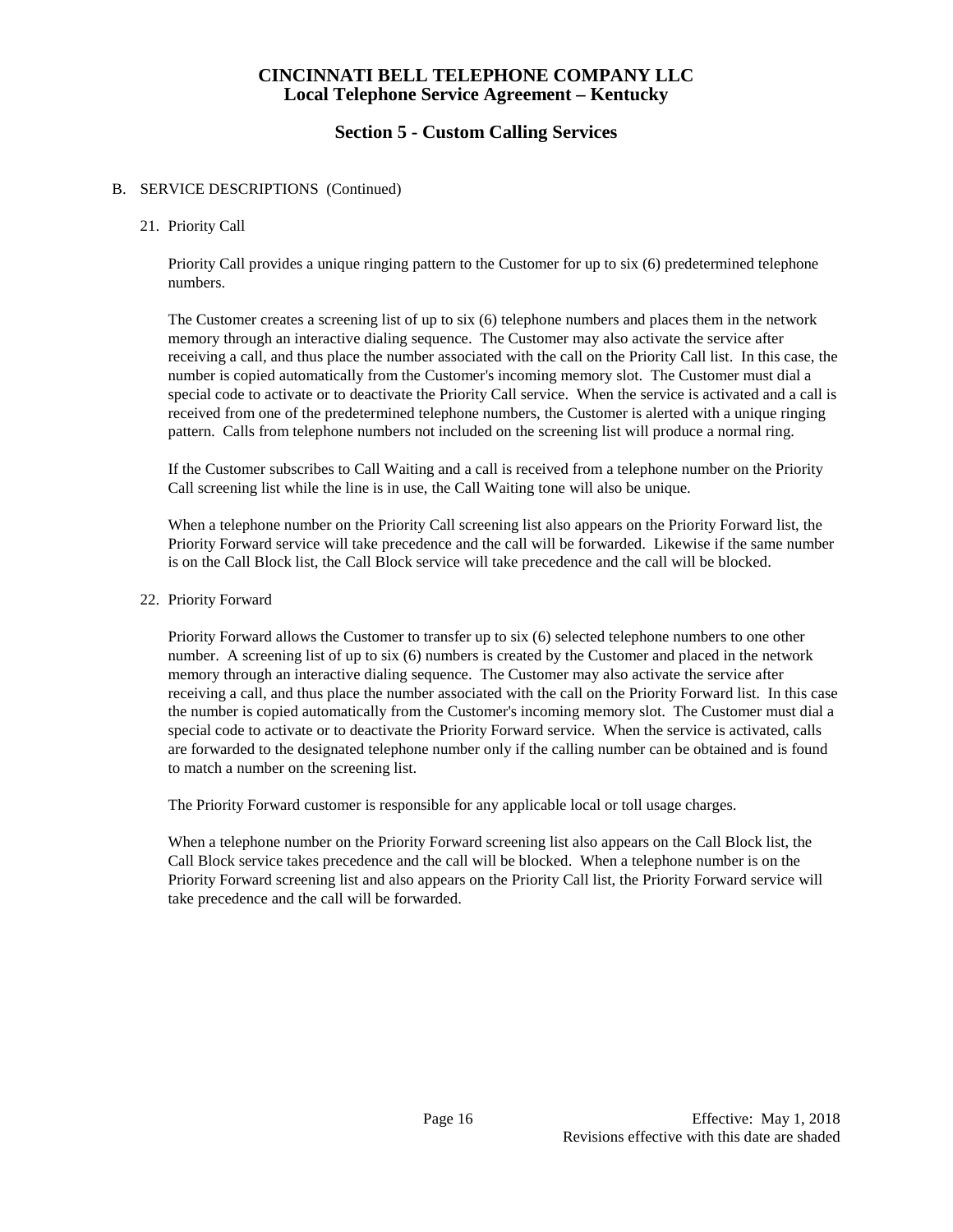# **Section 5 - Custom Calling Services**

#### B. SERVICE DESCRIPTIONS (Continued)

23. Quiet Time

Quiet Time allows Customers to block incoming calls from ringing their telephone line during time periods specified by the Customer. Specific star codes are used to activate/deactivate Quiet Time on an as-needed basis. Where facilities permit, customers may have the option to set a daily schedule for Quiet Time to be active.

Customers have the option to allow callers to ring through when Quiet Time is active. Callers can ring through by entering a Customer-specific password after the call has been connected or by calling from a telephone number in a Customer-set priority list.

During service set up, Customers may choose one of the following announcement options for call treatment if the caller does not initially ring through:

Connection to Call Forward Don't Answer (Applicable for Call Forwarding Don't Answer Customers only) - If the Customer has messaging service, the caller may stay on the line and leave a message.

Generic Announcement - Callers hear a generic announcement indicating the Customer is not available.

Emergency Breakthrough - Callers hear a generic announcement indicating the Customer is not available and have the option to key in code to connect the call in emergency situations.

Where facilities permit, customers may use a telephone user interface (TUI) to:

Activate or deactivate the Quiet Time schedule.

Change the password that gives the subscriber access to the TUI.

Choose the announcement option.

Create/edit/delete caller breakthrough password.

Create/edit/delete priority breakthrough caller telephone number list.

Create/edit/delete the Quiet Time schedule.

Deactivate/activate Quiet Time service on either all of the Distinctive Ring numbers or none of the Distinctive Ring numbers on the line. (Only applicable for Quiet Time Customers who also subscribe to Distinctive Ring).

Quiet Time is only available to residential customers.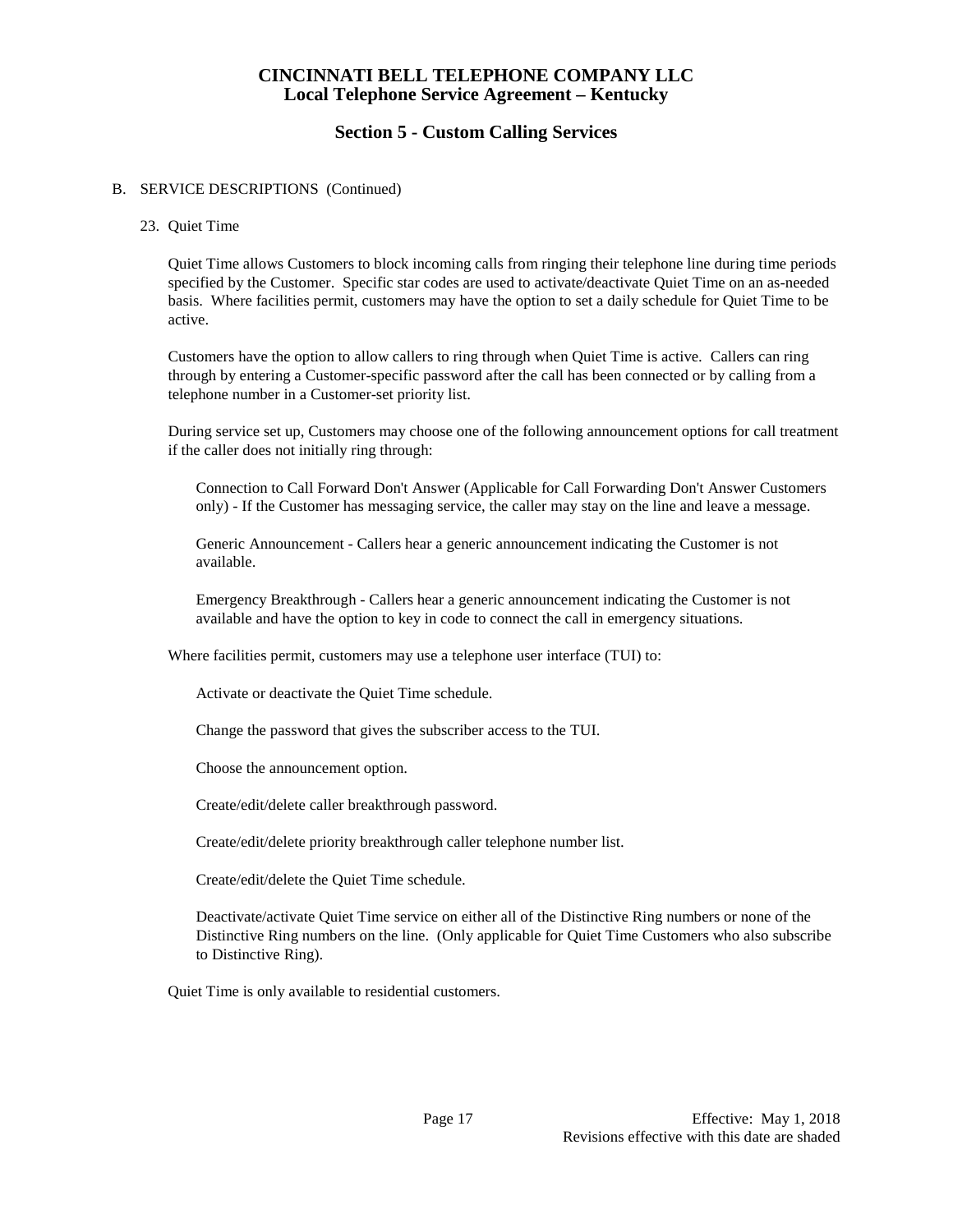# **Section 5 - Custom Calling Services**

#### B. SERVICE DESCRIPTIONS (Continued)

#### 24. Repeat Dialing (\*66)

Repeat Dialing automatically redials the last outgoing number after the Customer activates the service by dialing a special code (\*66). Repeat Dialing is a way of keeping track of a busy line and performing call set-up when both originating and terminating lines become idle. The Customer must dial a special code before placing another outgoing call to activate the service.

If the called line is idle, the call completes immediately and the Repeat Dialing request is complete irrespective of whether or not the called party answers. If the called line is busy, the Customer is notified when the Repeat Dialing service has been activated. The Repeat Dialing request is queued and placed on the Customer's list of queued Repeat Dialing requests in the central office. The called line is then monitored until one of the following occurs:

The called line becomes idle. When this occurs, the Customer's line is checked and if it also is idle, the Customer is given a special ringback. Upon answering the ringback, call set-up is attempted.

The central office equipment deactivates the Repeat Dialing request upon unanswered ringback, or the thirty (30) minute time limit for queuing is reached and the request times out.

A deactivation code is dialed which removes all current Repeat Dialing activations.

When the Repeat Dialing service is active, both the calling and called party may originate and receive calls without affecting the Repeat Dialing service status. This service can also be used to recall a called party after the conversation has been terminated.

Customers may utilize Repeat Dialing on a subscription basis or on a pay-per-use basis. Customers obtaining the service on a subscription basis order the service in advance and the feature is always activated for their use. These Customers incur a monthly charge and receive unlimited use of the Repeat Dialing feature. Customers who obtain the service on a pay-per-use basis order Repeat Dialing by dialing an activation code each time they want to utilize Repeat Dialing. These Customers incur a specific charge for each activation (usage) of the Repeat Dialing feature but no monthly charge. The pay-per-use option is only available where facilities permit and at the option of the Company.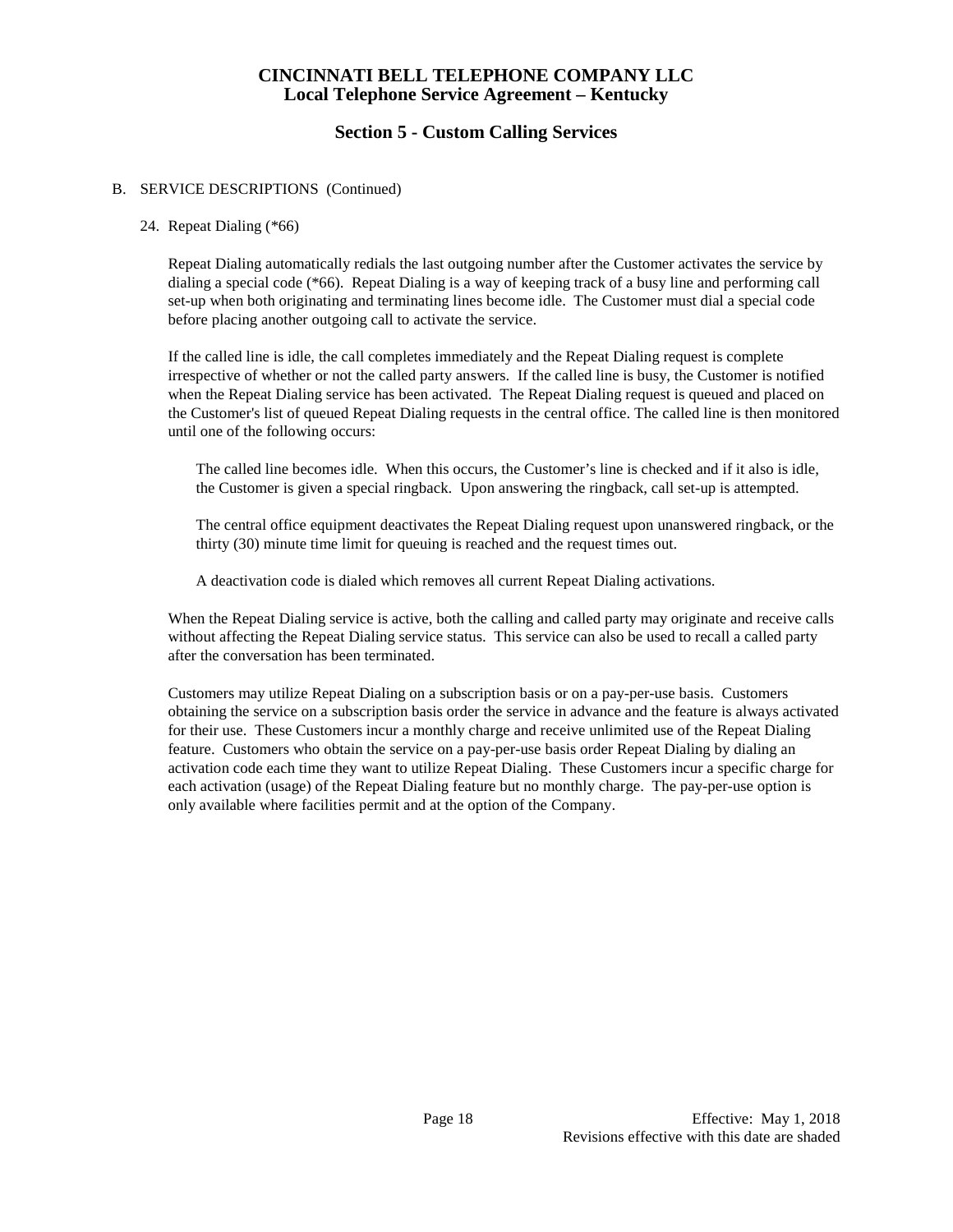# **Section 5 - Custom Calling Services**

#### B. SERVICE DESCRIPTIONS (Continued)

25. Reveal Privacy Management Service

Reveal Privacy Management Service (Reveal) is available to Customers who subscribe to Caller ID Number, Calling Name, and Calling Name and Number. Reveal intercepts incoming calls to the Customer that would normally appear as 'private', 'unavailable', 'out of area' or 'anonymous' on the Caller ID unit and asks the caller to enter a telephone number. If the number entered has a match in the Caller ID database, this information will appear on the Caller ID unit. An asterisk will also appear to indicate that the number was provided using Reveal. If the telephone number is not in the database, the entered telephone number and an asterisk will appear on the Caller ID unit. When possible, the corresponding city and state will appear with the entered telephone number.

The asterisk displayed on the Caller ID unit indicates the telephone number displayed may not be the originating telephone number.

Reveal can be turned off and on by the subscriber when not on an active call by using \*99 and \*98 respectively.

Calls to Reveal service Customers (when Reveal is activated) will be disconnected if the calling party does not enter a telephone number when prompted by the Reveal service announcement.

26. Speed Calling

Speed Calling permits the Customer to place local and toll calls to a pre-selected group of telephone numbers by dialing abbreviated codes. Speed Calling is provided in capacities of eight or thirty telephone numbers.

#### 27. Talking Call Waiting (This service is grandfathered as of 5/1/2018)

Talking Call Waiting allows a Customer on a call in progress, upon receiving a tone signal indicating that another call is waiting, to hear the name of the second calling party. The name is spoken to the Customer directly after the call waiting tone is sent. The Talking Call Waiting Customer does not need to hit the flash button in order to hear the spoken name of the incoming caller.

The Customer has the option to accept the incoming call by placing the existing call on hold (depressing the switch hook) and answering the waiting call or to ignore it.

Talking Call Waiting is only available to residential customers where facilities permit.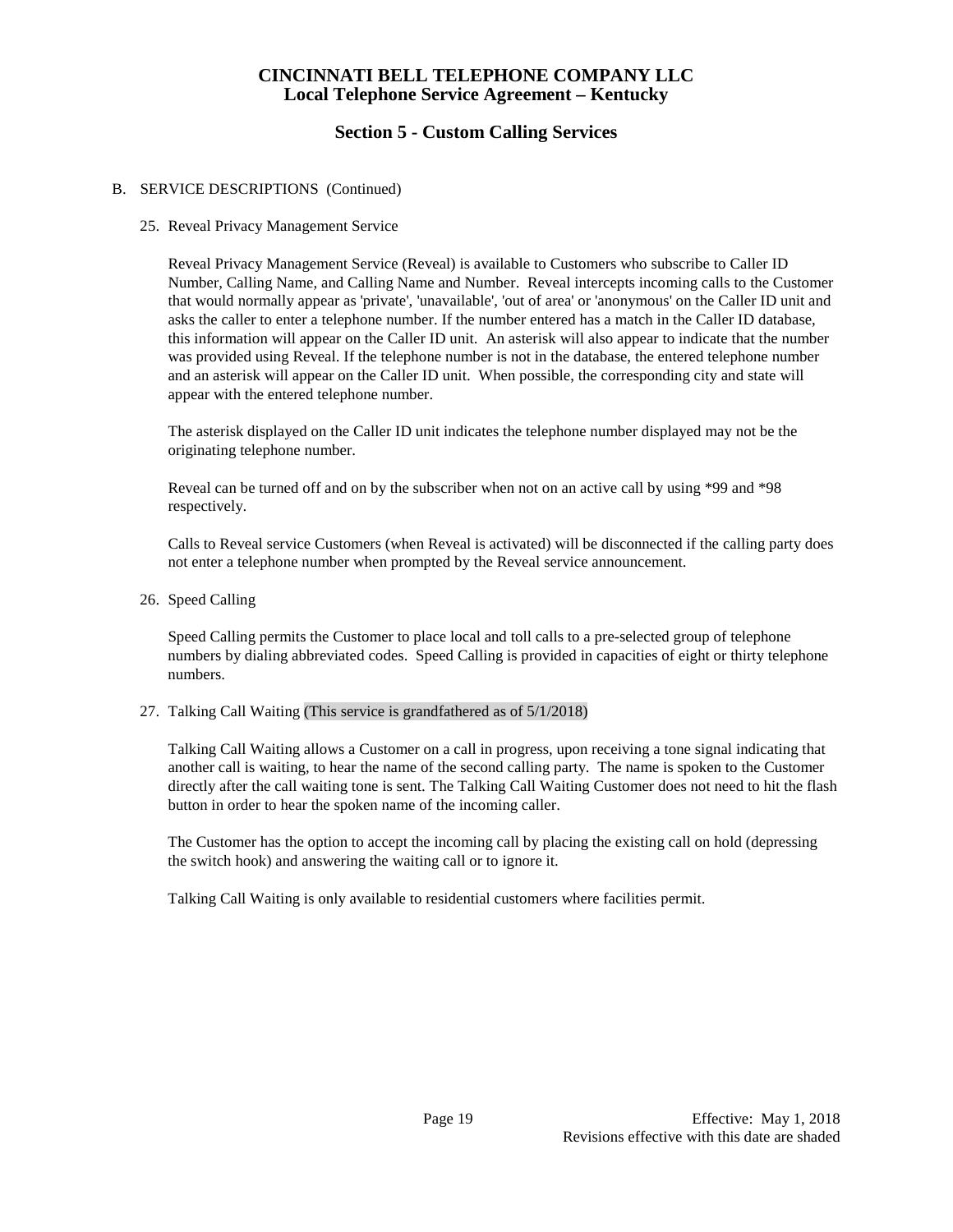# **Section 5 - Custom Calling Services**

#### B. SERVICE DESCRIPTIONS (Continued)

#### 28. Three-Way Calling

Three-Way Calling permits the Customer to add a third party to an existing connection, thus establishing a three-way conference call. Because of transmission limitations, it is recommended that not more than one of the parties included in a three-way conference call be outside the Local Service Area of the Customer establishing the call.

Customers may utilize Three-Way Calling on a subscription basis or on a pay-per-use basis. Customers obtaining the service on a subscription basis order the service in advance and the feature is always activated for their use. These Customers incur a monthly charge and receive unlimited use of the Three-Way Calling feature

Customers who obtain the service on a pay-per-use basis order Three-Way Calling in advance and then activate the Three-Way Calling feature by dialing an activation code each time they want to utilize Three-Way Calling. These Customers incur a specific charge for each activation (usage) of the Three-Way Calling feature but no monthly charge. The pay-per-use option is only available where facilities permit and at the option of the Company.

#### 29. Voice Mail Support Package

The voice Mail Support Package is a bundle that includes the following Custom Calling services:

Call Forwarding Busy Call Forwarding Don't Answer Message Waiting Indicator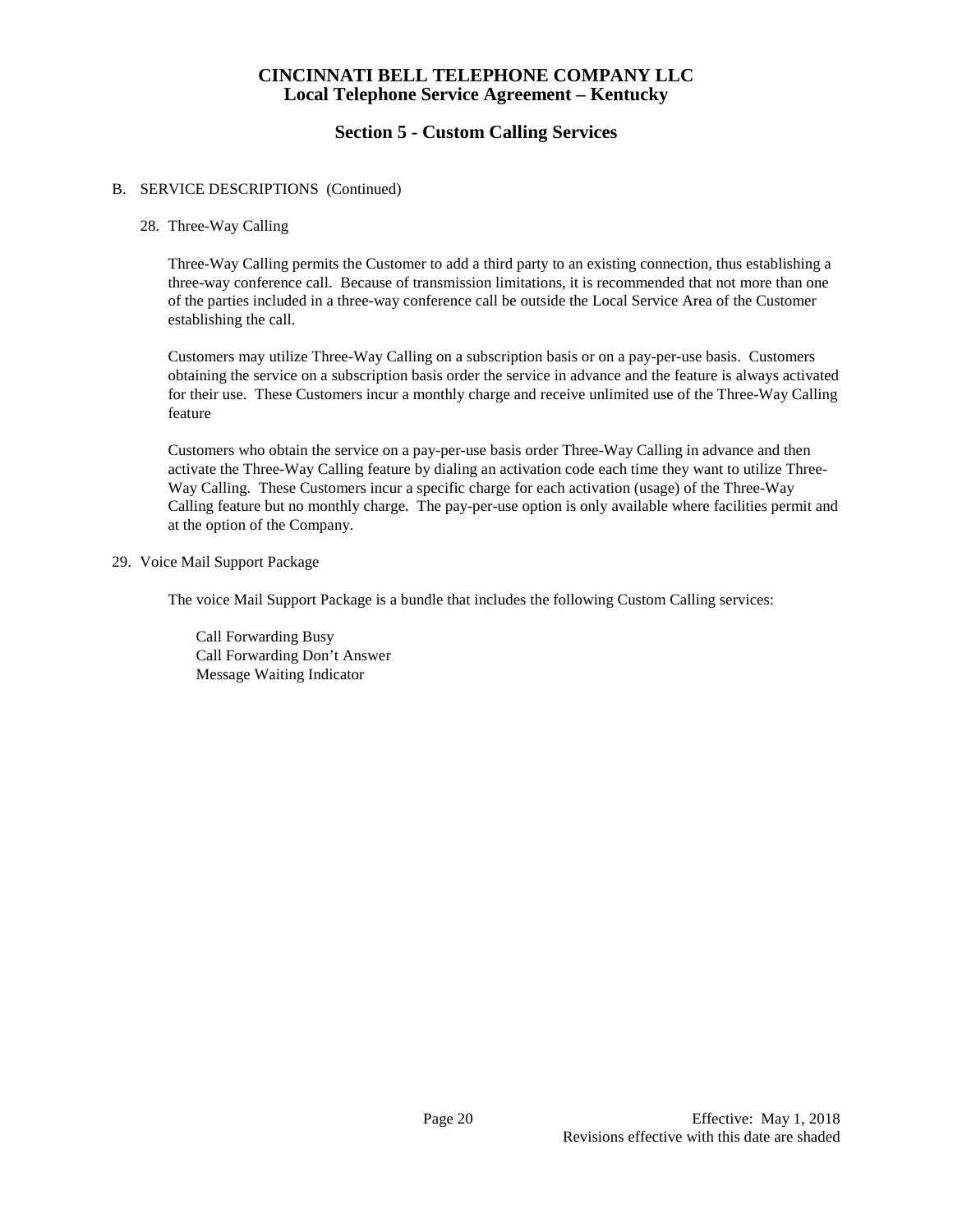# **Section 5 - Custom Calling Services**

#### C. CUSTOM CALLING SERVICE AVAILABILITY

The following chart shows Custom Calling Service feature availability by type of service. Service is only available where facilities permit.

|                                     | Residence               | Nonresidence            | Nonresidence            |
|-------------------------------------|-------------------------|-------------------------|-------------------------|
| <b>Custom Calling Services</b>      | Line                    | Line                    | Trunk                   |
| Anonymous Call Rejection            | Y                       | Y                       | $\mathbf N$             |
| Anywhere Call Forwarding            | Y                       | Y                       | $\mathbf N$             |
| Call Block (*60)                    | Y                       | Y                       | N                       |
| Call Forwarding Busy Line           | Y                       | Y                       | Y                       |
| Call Forwarding Don't Answer        | Y                       | Y                       | Y                       |
| Call Forwarding Variable            | Y                       | Y                       | Y                       |
| Call Return (*69)                   | Y                       | Y                       | ${\bf N}$               |
| Call Tracing                        | Y                       | Y                       | Y                       |
| Call Transfer                       | Y                       | Y                       | N                       |
| Call Waiting                        | Y                       | Y                       | N                       |
| <b>Call Waiting Deluxe</b>          | $\overline{\mathrm{Y}}$ | ¥                       | $\overline{\mathsf{N}}$ |
| Caller ID                           | Y                       | Y                       | N                       |
| <b>Calling Name</b>                 | Y                       | Y                       | $\mathbf N$             |
| Calling Name and Number             | Y                       | Y                       | N                       |
| <b>Message Waiting Indicator</b>    | Y                       | Y                       | N                       |
| Multiple Directory Numbers per Line | Y                       | Y                       | ${\bf N}$               |
| with Distinctive Ringing            |                         |                         |                         |
| Per Call Number Privacy             | Y                       | Y                       | Y                       |
| Per Line Number Privacy             | Y                       | Y                       | Y                       |
| Priority Call                       | Y                       | Y                       | $\mathbf N$             |
| Priority Forward                    | Y                       | Y                       | N                       |
| Quite Time                          | Y                       | N                       | $\mathbf N$             |
| Repeat Dialing (*68)                | Y                       | Y                       | N                       |
| Reveal                              | Y                       | Y                       | ${\bf N}$               |
| Speed Calling 8                     | Y                       | Y                       | Y                       |
| Speed Calling 30                    | Y                       | Y                       | Y                       |
| <b>Talking Call Waiting</b>         | $\overline{\mathrm{Y}}$ | $\overline{\mathsf{N}}$ | $\overline{\mathsf{N}}$ |
| Three Way Calling                   | Y                       | Y                       | N                       |
| Voice Mail Support Package          | Y                       | Y                       | N                       |

Y = YES, AVAILABLE N = NOT AVAILABLE